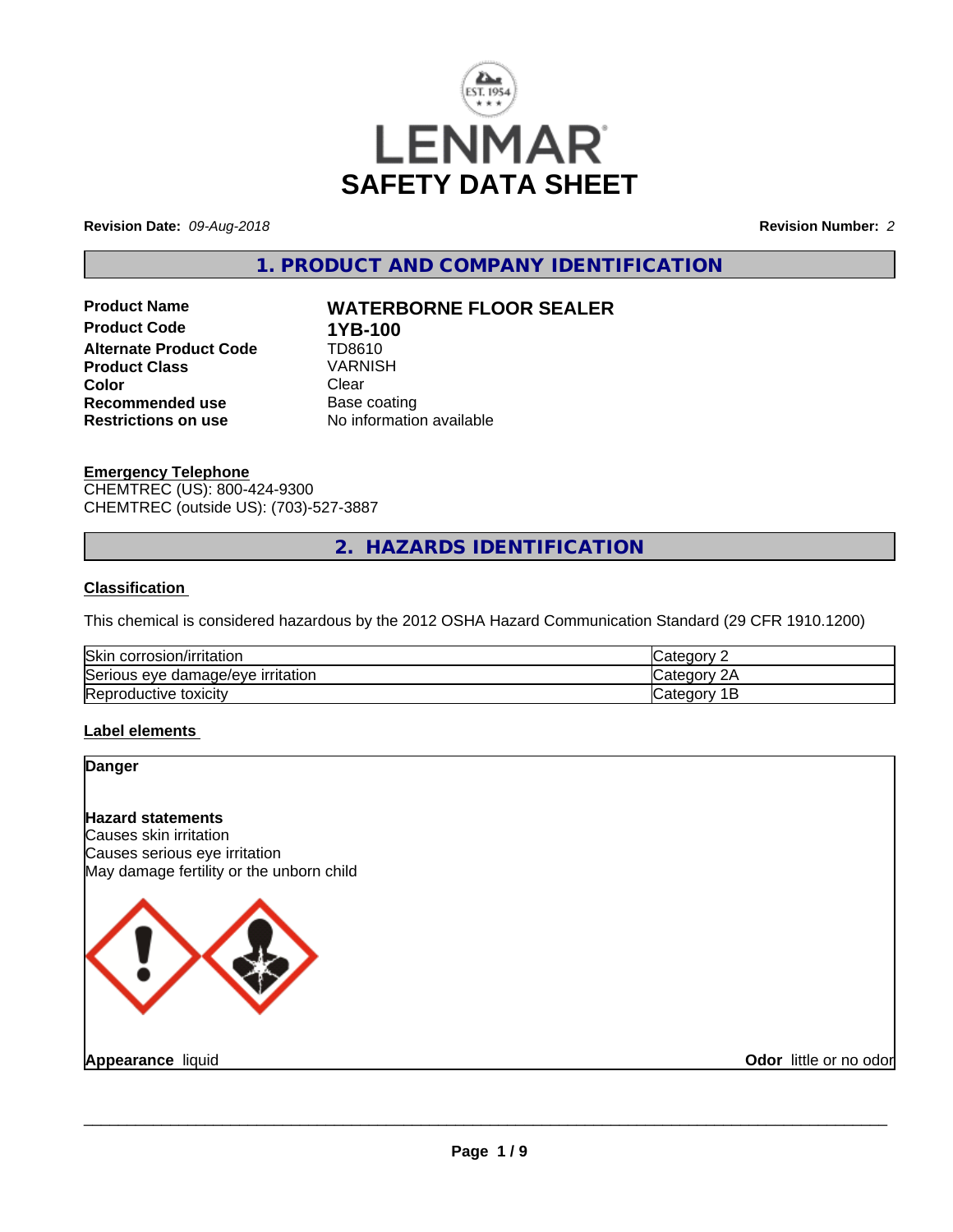#### **Precautionary Statements - Prevention**

Obtain special instructions before use Do not handle until all safety precautions have been read and understood Use personal protective equipment as required Wash face, hands and any exposed skin thoroughly after handling

#### **Precautionary Statements - Response**

IF exposed or concerned: Get medical advice/attention Specific treatment (see .? on this label) **Eyes** IF IN EYES: Rinse cautiously with water for several minutes. Remove contact lenses, if present and easy to do. Continue rinsing If eye irritation persists: Get medical advice/attention **Skin** IF ON SKIN: Wash with plenty of soap and water If skin irritation occurs: Get medical advice/attention Take off contaminated clothing and wash before reuse

 $\overline{\phantom{a}}$  ,  $\overline{\phantom{a}}$  ,  $\overline{\phantom{a}}$  ,  $\overline{\phantom{a}}$  ,  $\overline{\phantom{a}}$  ,  $\overline{\phantom{a}}$  ,  $\overline{\phantom{a}}$  ,  $\overline{\phantom{a}}$  ,  $\overline{\phantom{a}}$  ,  $\overline{\phantom{a}}$  ,  $\overline{\phantom{a}}$  ,  $\overline{\phantom{a}}$  ,  $\overline{\phantom{a}}$  ,  $\overline{\phantom{a}}$  ,  $\overline{\phantom{a}}$  ,  $\overline{\phantom{a}}$ 

### **Precautionary Statements - Storage**

Store locked up

#### **Precautionary Statements - Disposal**

Dispose of contents/container to an approved waste disposal plant

#### **Hazards not otherwise classified (HNOC)**

Not applicable

#### **Other information**

0 % of the mixture consists of ingredient(s) of unknown toxicity

# **3. COMPOSITION INFORMATION ON COMPONENTS**

| <b>Chemical name</b>                              | $\sim$ 11<br>$\neg$ $\wedge$<br>CAS No.     | .<br>eiaht<br>$\cdot$ /0 |
|---------------------------------------------------|---------------------------------------------|--------------------------|
| . .<br>$\cdot$ .<br>-Meth∨l-2-ı<br>-pvrrolidinone | $\sim$<br>070<br>$2 - 211 - 7$<br>01 Z<br>ື |                          |
| Triethylamine                                     | 1 O 1<br>-44-2<br>.                         |                          |

|                       | 4. FIRST AID MEASURES                                                                                    |
|-----------------------|----------------------------------------------------------------------------------------------------------|
| <b>General Advice</b> | No hazards which require special first aid measures.                                                     |
| <b>Eye Contact</b>    | Rinse thoroughly with plenty of water for at least 15 minutes and consult a<br>physician.                |
| <b>Skin Contact</b>   | Wash off immediately with soap and plenty of water while removing all<br>contaminated clothes and shoes. |
| <b>Inhalation</b>     | Move to fresh air. If symptoms persist, call a physician.                                                |
| Ingestion             | Clean mouth with water and afterwards drink plenty of water. Consult a physician<br>if necessary.        |
| <b>Most Important</b> | None known.                                                                                              |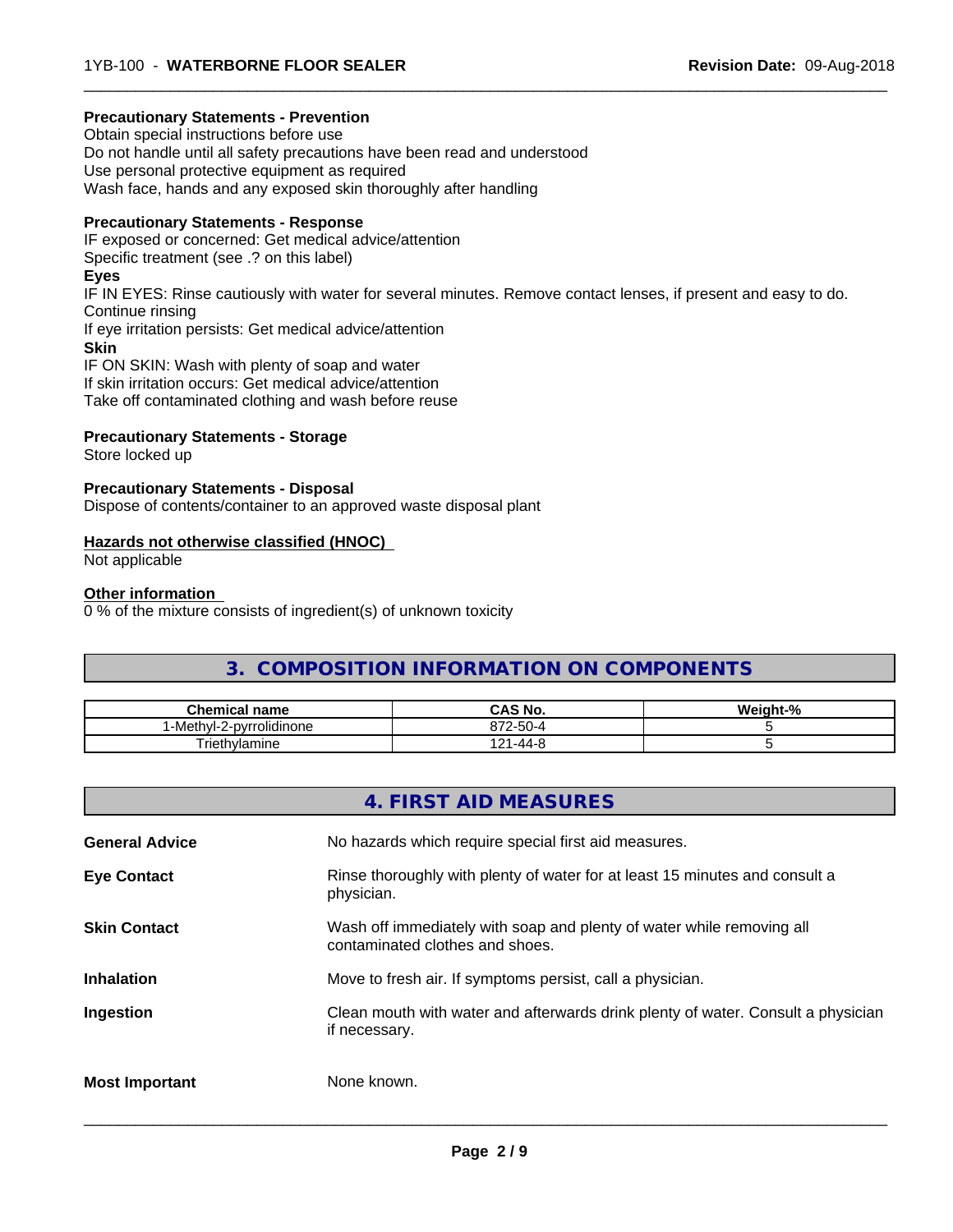**Symptoms/Effects**

| <b>Notes To Physician</b>                                                           | Treat symptomatically. |                                                    |                                                                                                                 |
|-------------------------------------------------------------------------------------|------------------------|----------------------------------------------------|-----------------------------------------------------------------------------------------------------------------|
|                                                                                     |                        | 5. FIRE-FIGHTING MEASURES                          |                                                                                                                 |
| <b>Suitable Extinguishing Media</b>                                                 |                        |                                                    | Use extinguishing measures that are appropriate to local<br>circumstances and the surrounding environment.      |
| <b>Protective Equipment And Precautions For</b><br><b>Firefighters</b>              |                        | and full protective gear.                          | As in any fire, wear self-contained breathing apparatus<br>pressure-demand, MSHA/NIOSH (approved or equivalent) |
| <b>Specific Hazards Arising From The Chemical</b>                                   |                        | extreme heat.                                      | Closed containers may rupture if exposed to fire or                                                             |
| <b>Sensitivity To Mechanical Impact</b>                                             |                        | No                                                 |                                                                                                                 |
| <b>Sensitivity To Static Discharge</b>                                              |                        | No                                                 |                                                                                                                 |
| <b>Flash Point Data</b><br>Flash Point (°F)<br>Flash Point (°C)<br><b>Method</b>    |                        | Not applicable<br>Not applicable<br>Not applicable |                                                                                                                 |
| <b>Flammability Limits In Air</b>                                                   |                        |                                                    |                                                                                                                 |
| Lower flammability limit:<br><b>Upper flammability limit:</b>                       |                        | Not applicable<br>Not applicable                   |                                                                                                                 |
| <b>NFPA</b><br>Health: 2                                                            | Flammability: 0        | Instability: 0                                     | <b>Special: Not Applicable</b>                                                                                  |
| <b>NFPA Legend</b><br>0 - Not Hazardous<br>1 - Slightly<br>2 - Moderate<br>3 - High |                        |                                                    |                                                                                                                 |

 $\overline{\phantom{a}}$  ,  $\overline{\phantom{a}}$  ,  $\overline{\phantom{a}}$  ,  $\overline{\phantom{a}}$  ,  $\overline{\phantom{a}}$  ,  $\overline{\phantom{a}}$  ,  $\overline{\phantom{a}}$  ,  $\overline{\phantom{a}}$  ,  $\overline{\phantom{a}}$  ,  $\overline{\phantom{a}}$  ,  $\overline{\phantom{a}}$  ,  $\overline{\phantom{a}}$  ,  $\overline{\phantom{a}}$  ,  $\overline{\phantom{a}}$  ,  $\overline{\phantom{a}}$  ,  $\overline{\phantom{a}}$ 

4 - Severe

*The ratings assigned are only suggested ratings, the contractor/employer has ultimate responsibilities for NFPA ratings where this system is used.*

*Additional information regarding the NFPA rating system is available from the National Fire Protection Agency (NFPA) at www.nfpa.org.*

# **6. ACCIDENTAL RELEASE MEASURES**

| <b>Personal Precautions</b>    | Avoid contact with skin, eyes and clothing. Ensure adequate ventilation.                             |  |
|--------------------------------|------------------------------------------------------------------------------------------------------|--|
| <b>Other Information</b>       | Prevent further leakage or spillage if safe to do so.                                                |  |
| <b>Methods for Cleaning Up</b> | Soak up with inert absorbent material. Sweep up and shovel into suitable<br>containers for disposal. |  |
|                                | 7. HANDLING AND STORAGE                                                                              |  |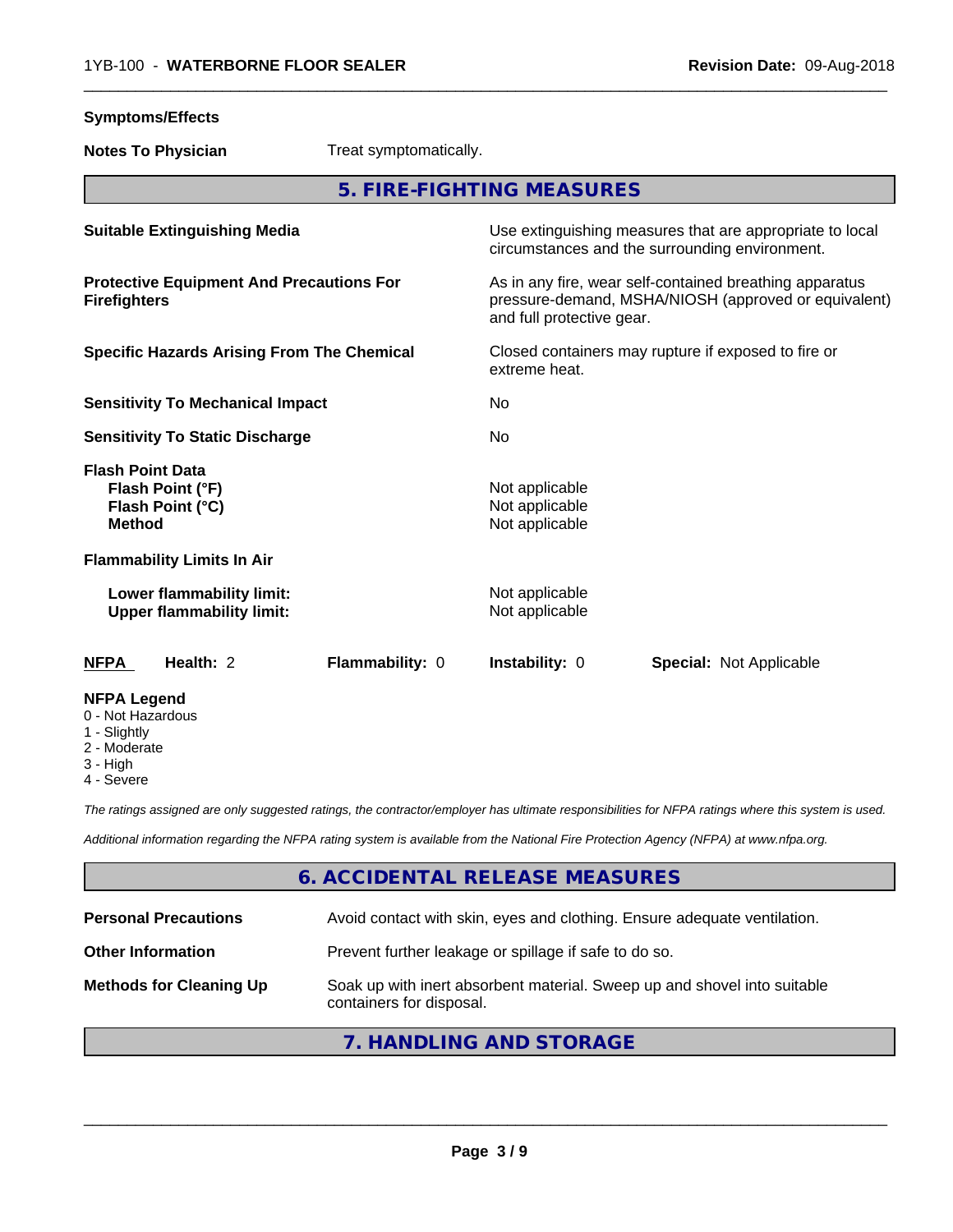| <b>Handling</b>               | Avoid contact with skin, eyes and clothing. Avoid breathing vapors, spray mists or<br>sanding dust. In case of insufficient ventilation, wear suitable respiratory<br>equipment. |
|-------------------------------|----------------------------------------------------------------------------------------------------------------------------------------------------------------------------------|
| <b>Storage</b>                | Keep container tightly closed. Keep out of the reach of children.                                                                                                                |
| <b>Incompatible Materials</b> | No information available                                                                                                                                                         |

 $\overline{\phantom{a}}$  ,  $\overline{\phantom{a}}$  ,  $\overline{\phantom{a}}$  ,  $\overline{\phantom{a}}$  ,  $\overline{\phantom{a}}$  ,  $\overline{\phantom{a}}$  ,  $\overline{\phantom{a}}$  ,  $\overline{\phantom{a}}$  ,  $\overline{\phantom{a}}$  ,  $\overline{\phantom{a}}$  ,  $\overline{\phantom{a}}$  ,  $\overline{\phantom{a}}$  ,  $\overline{\phantom{a}}$  ,  $\overline{\phantom{a}}$  ,  $\overline{\phantom{a}}$  ,  $\overline{\phantom{a}}$ 

# **8. EXPOSURE CONTROLS/PERSONAL PROTECTION**

### **Exposure Limits**

| <b>Chemical name</b> | <b>ACGIH TLV</b> | <b>OSHA PEL</b>                        |
|----------------------|------------------|----------------------------------------|
| Triethylamine        | $0.5$ ppm - TWA  | 25 ppm - TWA                           |
|                      | 'ppm - STEL      | TWA<br>100 mg/m <sup>3</sup> - $\cdot$ |
|                      | <b>Skin</b>      |                                        |

#### **Legend**

ACGIH - American Conference of Governmental Industrial Hygienists Exposure Limits OSHA - Occupational Safety & Health Administration Exposure Limits N/E - Not Established

#### **Engineering Measures** Ensure adequate ventilation, especially in confined areas.

### **Personal Protective Equipment**

| <b>Eye/Face Protection</b>    | Safety glasses with side-shields.                                        |
|-------------------------------|--------------------------------------------------------------------------|
| <b>Skin Protection</b>        | Protective gloves and impervious clothing.                               |
| <b>Respiratory Protection</b> | In case of insufficient ventilation wear suitable respiratory equipment. |
| <b>Hygiene Measures</b>       | Avoid contact with skin, eyes and clothing. Remove and wash contaminated |

clothing before re-use. Wash thoroughly after handling.

**9. PHYSICAL AND CHEMICAL PROPERTIES**

| Appearance                  | liquid                   |
|-----------------------------|--------------------------|
| Odor                        | little or no odor        |
| <b>Odor Threshold</b>       | No information available |
| Density (Ibs/gal)           | $8.3 - 8.7$              |
| <b>Specific Gravity</b>     | $1.00 - 1.04$            |
| рH                          | No information available |
| <b>Viscosity (cps)</b>      | No information available |
| Solubility(ies)             | No information available |
| <b>Water solubility</b>     | No information available |
| <b>Evaporation Rate</b>     | No information available |
| Vapor pressure @20 °C (kPa) | No information available |
| Vapor density               | No information available |
| Wt. % Solids                | $25 - 35$                |
| Vol. % Solids               | $25 - 35$                |
| Wt. % Volatiles             | $65 - 75$                |
| Vol. % Volatiles            | $65 - 75$                |
| VOC Regulatory Limit (g/L)  | < 275                    |
| <b>Boiling Point (°F)</b>   | 212                      |
| <b>Boiling Point (°C)</b>   | 100                      |
| <b>Freezing Point (°F)</b>  | 32                       |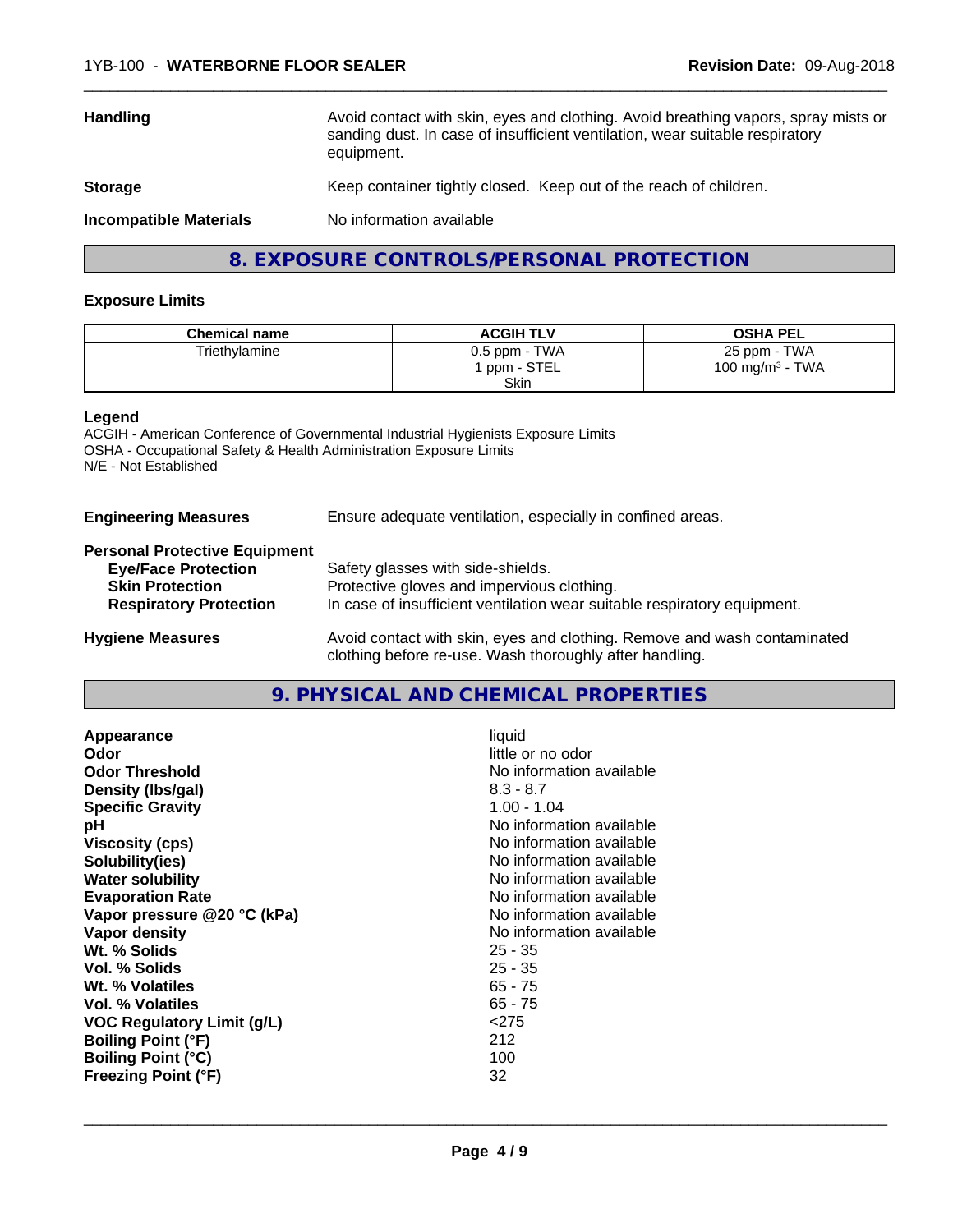**Freezing Point (°C)** 0 **Flash Point (°F)**<br> **Flash Point (°C)**<br> **Flash Point (°C)**<br> **C** Not applicable **Flash Point (°C)**<br>Method **Flammability (solid, gas)**<br> **Commability limit:**<br>
Upper flammability limit:<br>
Not applicable **Upper flammability limit:**<br> **Lower flammability limit:**<br>
Not applicable<br>
Not applicable **Lower flammability limit:**<br> **Autoignition Temperature (°F)**<br>
Mo information available Autoignition Temperature (°F)<br>
Autoignition Temperature (°C)<br>
No information available **Autoignition Temperature (°C)**<br> **Decomposition Temperature (°F)** No information available **Decomposition Temperature (°F) Decomposition Temperature (°C)** No information available

**Not applicable**<br>Not applicable **No information available** 

 $\overline{\phantom{a}}$  ,  $\overline{\phantom{a}}$  ,  $\overline{\phantom{a}}$  ,  $\overline{\phantom{a}}$  ,  $\overline{\phantom{a}}$  ,  $\overline{\phantom{a}}$  ,  $\overline{\phantom{a}}$  ,  $\overline{\phantom{a}}$  ,  $\overline{\phantom{a}}$  ,  $\overline{\phantom{a}}$  ,  $\overline{\phantom{a}}$  ,  $\overline{\phantom{a}}$  ,  $\overline{\phantom{a}}$  ,  $\overline{\phantom{a}}$  ,  $\overline{\phantom{a}}$  ,  $\overline{\phantom{a}}$ 

# **10. STABILITY AND REACTIVITY**

| <b>Reactivity</b>                       | Not Applicable                           |
|-----------------------------------------|------------------------------------------|
| <b>Chemical Stability</b>               | Stable under normal conditions.          |
| <b>Conditions to avoid</b>              | Prevent from freezing.                   |
| <b>Incompatible Materials</b>           | No materials to be especially mentioned. |
| <b>Hazardous Decomposition Products</b> | None under normal use.                   |
| Possibility of hazardous reactions      | None under normal conditions of use.     |

# **11. TOXICOLOGICAL INFORMATION**

| Information on likely routes of exposure                                                                                                                                                                                                         |
|--------------------------------------------------------------------------------------------------------------------------------------------------------------------------------------------------------------------------------------------------|
| <b>Principal Routes of Exposure</b> Eye contact, skin contact and inhalation.                                                                                                                                                                    |
|                                                                                                                                                                                                                                                  |
| No information available                                                                                                                                                                                                                         |
| Symptoms related to the physical, chemical and toxicological characteristics                                                                                                                                                                     |
| No information available                                                                                                                                                                                                                         |
| Delayed and immediate effects as well as chronic effects from short and long-term exposure                                                                                                                                                       |
| May cause slight irritation.<br>Substance may cause slight skin irritation. Prolonged or repeated contact may dry<br>skin and cause irritation.                                                                                                  |
| May cause irritation of respiratory tract.<br>Ingestion may cause gastrointestinal irritation, nausea, vomiting and diarrhea.<br>No information available<br>No information available.<br>No information available.<br>No information available. |
|                                                                                                                                                                                                                                                  |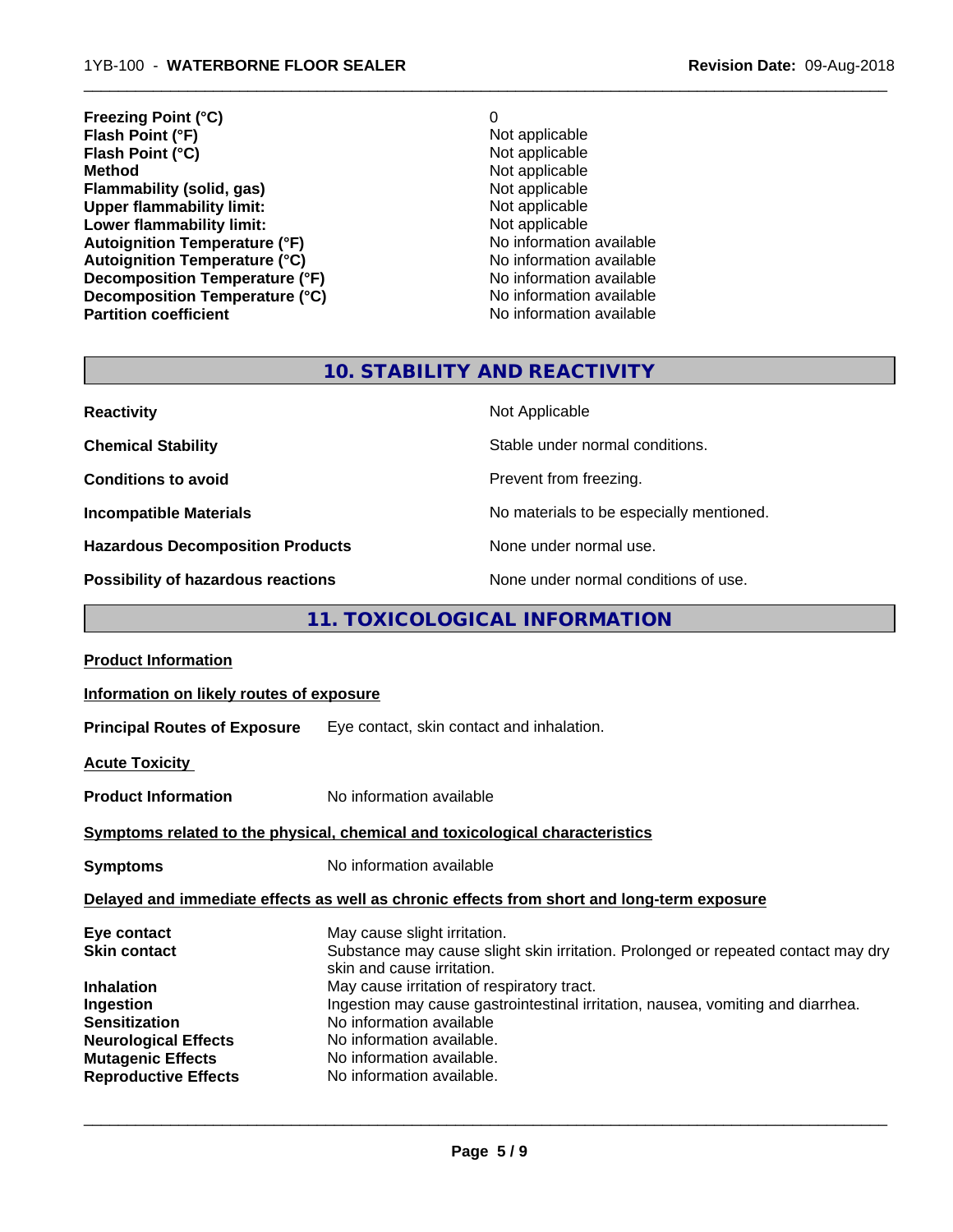| <b>Developmental Effects</b>    | No information available. |
|---------------------------------|---------------------------|
| <b>Target organ effects</b>     | No information available. |
| <b>STOT - single exposure</b>   | No information available. |
| <b>STOT - repeated exposure</b> | No information available. |
| Other adverse effects           | No information available. |
| <b>Aspiration Hazard</b>        | No information available  |

**Numerical measures of toxicity**

**Unknown acute toxicity** 0 % of the mixture consists of ingredient(s) of unknown toxicity

 $\overline{\phantom{a}}$  ,  $\overline{\phantom{a}}$  ,  $\overline{\phantom{a}}$  ,  $\overline{\phantom{a}}$  ,  $\overline{\phantom{a}}$  ,  $\overline{\phantom{a}}$  ,  $\overline{\phantom{a}}$  ,  $\overline{\phantom{a}}$  ,  $\overline{\phantom{a}}$  ,  $\overline{\phantom{a}}$  ,  $\overline{\phantom{a}}$  ,  $\overline{\phantom{a}}$  ,  $\overline{\phantom{a}}$  ,  $\overline{\phantom{a}}$  ,  $\overline{\phantom{a}}$  ,  $\overline{\phantom{a}}$ 

**The following values are calculated based on chapter 3.1 of the GHS document**

| ATEmix (oral)                        | 23472 mg/kg |
|--------------------------------------|-------------|
| <b>ATEmix (dermal)</b>               | 54809 mg/kg |
| <b>ATEmix (inhalation-dust/mist)</b> | 40.5 mg/L   |

### **Component Information** No information available

1-Methyl-2-pyrrolidinone LD50 Oral: 3598 mg/kg (Rat) LD50 Dermal: 2000 mg/kg (Rabbit) **Triethylamine** LD50 Oral: 460 mg/kg (Rat) LD50 Dermal: 570 µg/L (Rabbit)

### **Carcinogenicity**

*The information below indicateswhether each agency has listed any ingredient as a carcinogen:.*

**12. ECOLOGICAL INFORMATION**

## **Ecotoxicity Effects**

The environmental impact of this product has not been fully investigated.

#### **Product Information**

#### **Acute Toxicity to Fish**

No information available

#### **Acute Toxicity to Aquatic Invertebrates**

No information available

#### **Acute Toxicity to Aquatic Plants**

No information available

### **Persistence / Degradability**

No information available.

### **Bioaccumulation**

There is no data for this product.

### **Mobility in Environmental Media**

No information available.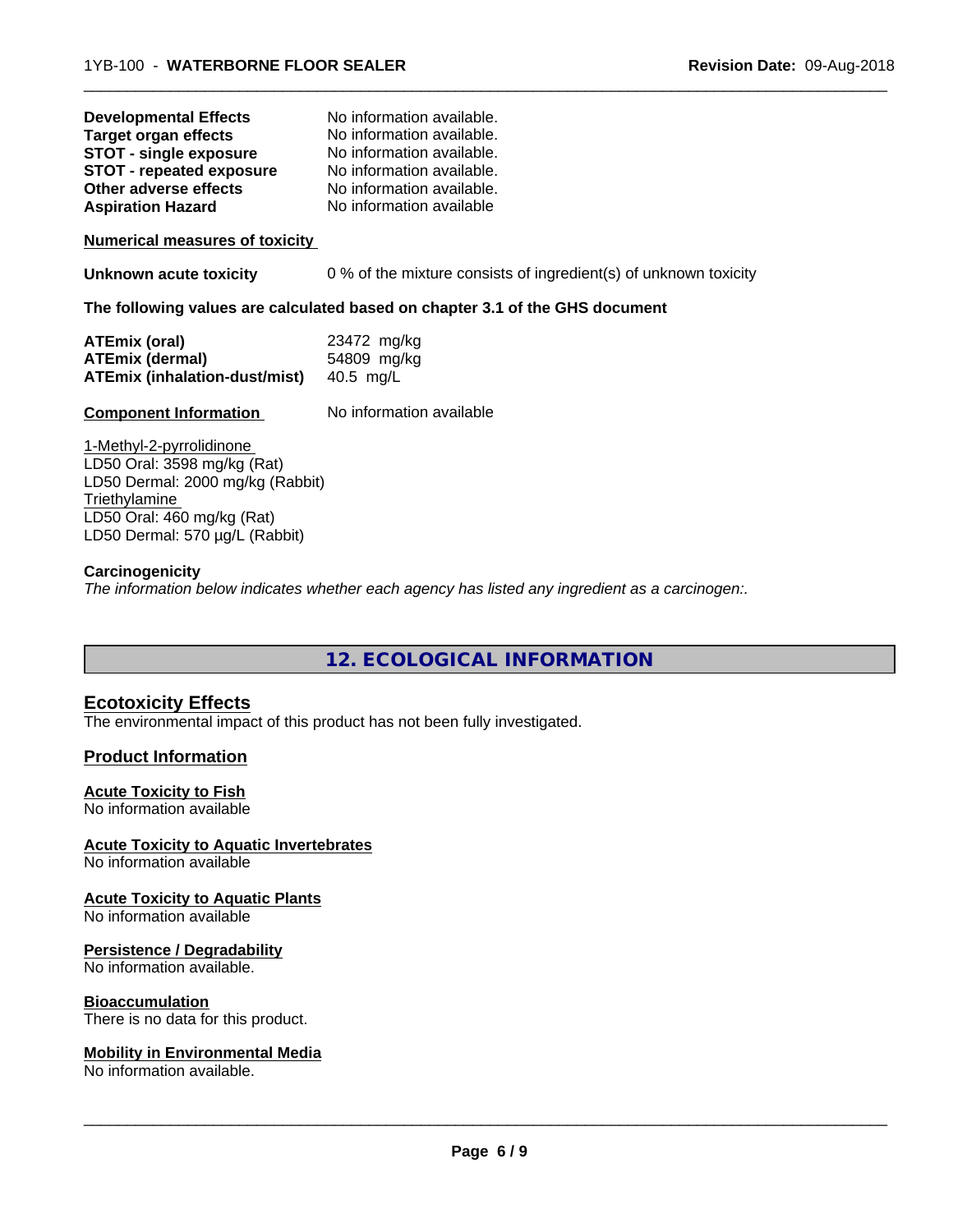| Ozone<br>No information available                                          |                                                                                                                                                                                                                           |
|----------------------------------------------------------------------------|---------------------------------------------------------------------------------------------------------------------------------------------------------------------------------------------------------------------------|
| <b>Component Information</b>                                               |                                                                                                                                                                                                                           |
| <b>Acute Toxicity to Fish</b><br>No information available                  |                                                                                                                                                                                                                           |
| <b>Acute Toxicity to Aquatic Invertebrates</b><br>No information available |                                                                                                                                                                                                                           |
| <b>Acute Toxicity to Aquatic Plants</b><br>No information available        |                                                                                                                                                                                                                           |
|                                                                            | 13. DISPOSAL CONSIDERATIONS                                                                                                                                                                                               |
| <b>Waste Disposal Method</b>                                               | Dispose of in accordance with federal, state, and local regulations. Local<br>requirements may vary, consult your sanitation department or state-designated<br>environmental protection agency for more disposal options. |
|                                                                            | 14. TRANSPORT INFORMATION                                                                                                                                                                                                 |
| <b>DOT</b>                                                                 | Not regulated                                                                                                                                                                                                             |
| <b>ICAO / IATA</b>                                                         | Not regulated                                                                                                                                                                                                             |
| <b>IMDG / IMO</b>                                                          | Not regulated                                                                                                                                                                                                             |
|                                                                            | <b>15. REGULATORY INFORMATION</b>                                                                                                                                                                                         |
| <b>International Inventories</b>                                           |                                                                                                                                                                                                                           |
| <b>TSCA: United States</b><br><b>DSL: Canada</b>                           | Yes - All components are listed or exempt.<br>Yes - All components are listed or exempt.                                                                                                                                  |

 $\overline{\phantom{a}}$  ,  $\overline{\phantom{a}}$  ,  $\overline{\phantom{a}}$  ,  $\overline{\phantom{a}}$  ,  $\overline{\phantom{a}}$  ,  $\overline{\phantom{a}}$  ,  $\overline{\phantom{a}}$  ,  $\overline{\phantom{a}}$  ,  $\overline{\phantom{a}}$  ,  $\overline{\phantom{a}}$  ,  $\overline{\phantom{a}}$  ,  $\overline{\phantom{a}}$  ,  $\overline{\phantom{a}}$  ,  $\overline{\phantom{a}}$  ,  $\overline{\phantom{a}}$  ,  $\overline{\phantom{a}}$ 

# **Federal Regulations**

## **SARA 311/312 hazardous categorization**

| Acute health hazard               | Yes |
|-----------------------------------|-----|
| Chronic Health Hazard             | Nο  |
| Fire hazard                       | N٥  |
| Sudden release of pressure hazard | Nο  |
| Reactive Hazard                   | N٥  |

# **SARA 313**

Section 313 of Title III of the Superfund Amendments and Reauthorization Act of 1986 (SARA). This product contains a chemical or chemicals which are subject to the reporting requirements of the Act and Title 40 of the Code of Federal Regulations, Part 372: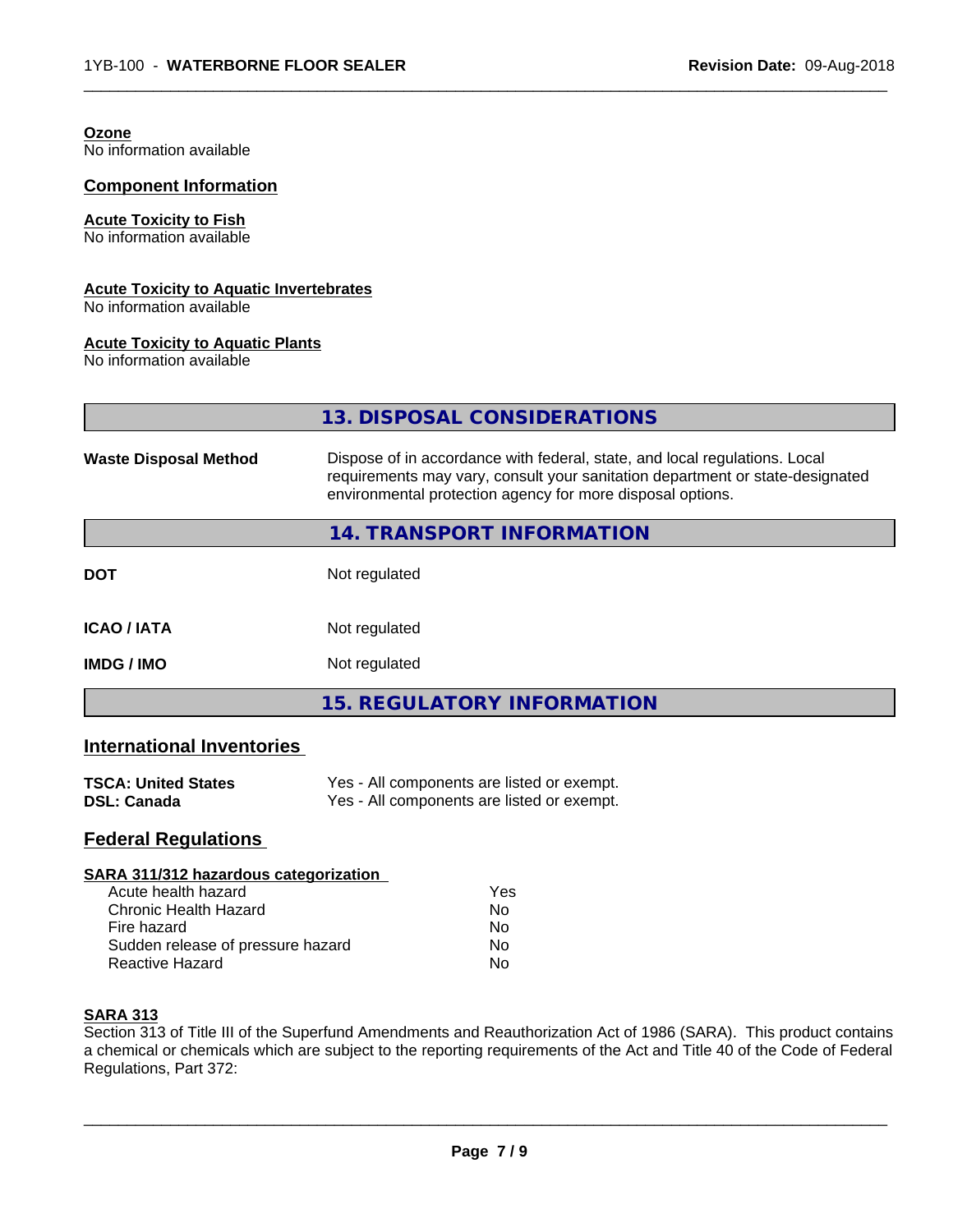| <b>Chemical name</b>     | CAS No.  | Weight-% | <b>CERCLA/SARA 313</b><br>(de minimis concentration) |
|--------------------------|----------|----------|------------------------------------------------------|
| 1-Methyl-2-pyrrolidinone | 872-50-4 | 5        | 1.0                                                  |
| Triethylamine            | 121-44-8 | 5        | 1.0                                                  |

 $\overline{\phantom{a}}$  ,  $\overline{\phantom{a}}$  ,  $\overline{\phantom{a}}$  ,  $\overline{\phantom{a}}$  ,  $\overline{\phantom{a}}$  ,  $\overline{\phantom{a}}$  ,  $\overline{\phantom{a}}$  ,  $\overline{\phantom{a}}$  ,  $\overline{\phantom{a}}$  ,  $\overline{\phantom{a}}$  ,  $\overline{\phantom{a}}$  ,  $\overline{\phantom{a}}$  ,  $\overline{\phantom{a}}$  ,  $\overline{\phantom{a}}$  ,  $\overline{\phantom{a}}$  ,  $\overline{\phantom{a}}$ 

This product contains the following HAPs:

#### *None*

| <b>Chemical name</b> | CAS No.  | Weight-% | <b>Hazardous Air Pollutant</b> |
|----------------------|----------|----------|--------------------------------|
|                      |          |          | (HAP)                          |
| Triethylamine        | '21-44-8 |          | isted                          |

### **US State Regulations**

#### **California Proposition 65**

**AVIMARNING:** Cancer and Reproductive Harm– www.P65warnings.ca.gov

#### **State Right-to-Know**

| hemical name<br>.           | $\cdots$<br>Мi<br>saunuseus | <b>Jerse</b> v<br><b>Nev</b> | <b>nsvivania</b> |
|-----------------------------|-----------------------------|------------------------------|------------------|
| Methvl-′<br>'-pyrrolidinone |                             |                              |                  |
| Friethylamine               |                             |                              |                  |

#### **Legend**

X - Listed

# **16. OTHER INFORMATION**

| HMIS -                                                                                                                          | Health: 2 | <b>Flammability: 0</b> | <b>Reactivity: 0</b> | $PPE: -$ |  |
|---------------------------------------------------------------------------------------------------------------------------------|-----------|------------------------|----------------------|----------|--|
| <b>HMIS Legend</b><br>0 - Minimal Hazard<br>1 - Slight Hazard<br>2 - Moderate Hazard<br>3 - Serious Hazard<br>4 - Severe Hazard |           |                        |                      |          |  |

\* - Chronic Hazard

X - Consult your supervisor or S.O.P. for "Special" handling instructions.

*Note: The PPE rating has intentionally been left blank. Choose appropriate PPE that will protect employees from the hazards the material will present under the actual normal conditions of use.*

*Caution: HMISÒ ratings are based on a 0-4 rating scale, with 0 representing minimal hazards or risks, and 4 representing significant hazards or risks. Although HMISÒ ratings are not required on MSDSs under 29 CFR 1910.1200, the preparer, has chosen to provide them. HMISÒ ratings are to be used only in conjunction with a fully implemented HMISÒ program by workers who have received appropriate HMISÒ training. HMISÒ is a registered trade and service mark of the NPCA. HMISÒ materials may be purchased exclusively from J. J. Keller (800) 327-6868.*

 **WARNING!** If you scrape, sand, or remove old paint, you may release lead dust. LEAD IS TOXIC. EXPOSURE TO LEAD DUST CAN CAUSE SERIOUS ILLNESS, SUCH AS BRAIN DAMAGE, ESPECIALLY IN CHILDREN.